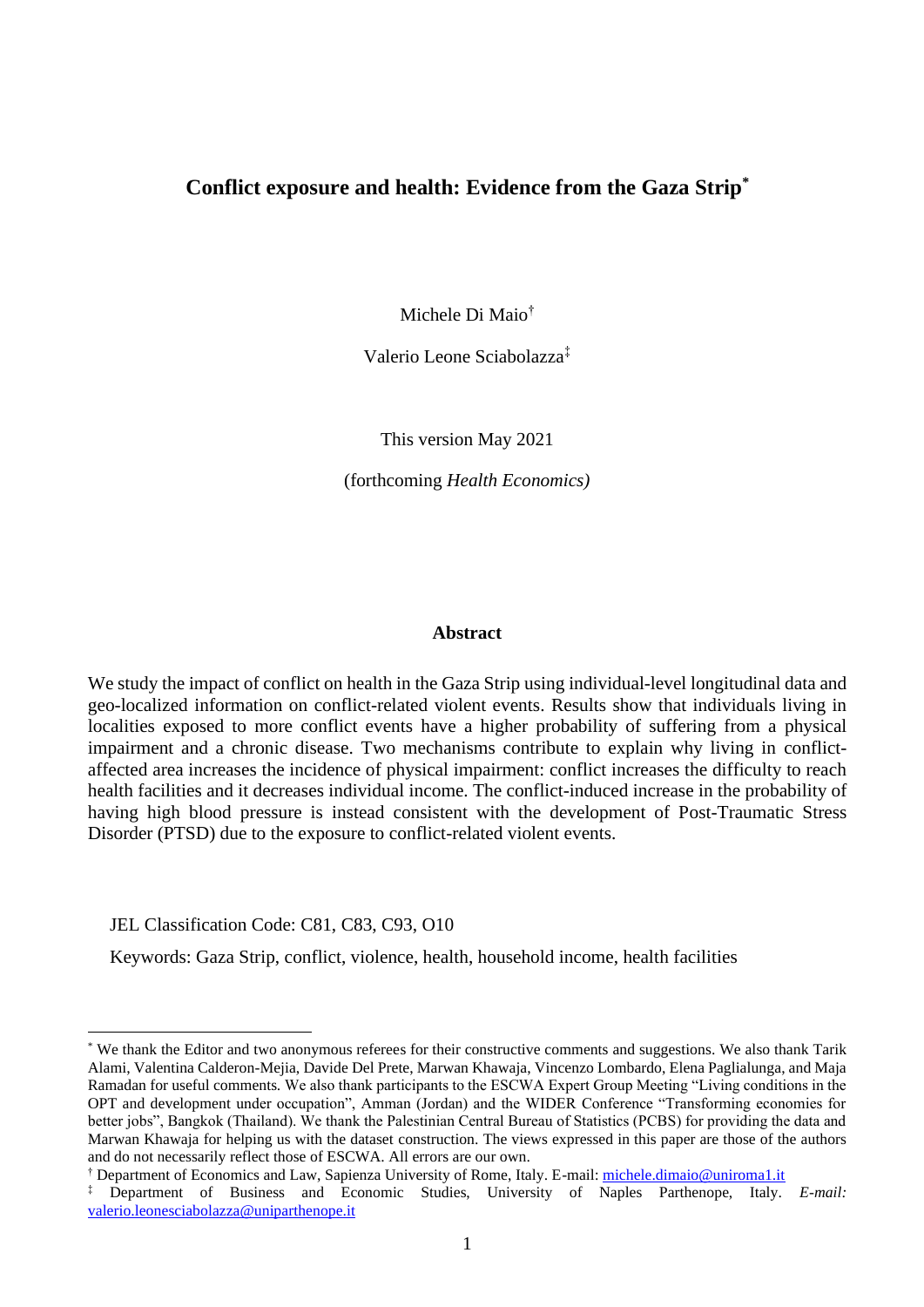# **1. Introduction**

More than 1.4 billion people live in countries affected by violence and conflict (World Bank, 2020)**.**  Medical case studies have consistently documented that being exposed to violence and conflict events is correlated with worse population health conditions (Cohen et al, 2007; Levy and Sidel, 2016). Yet rigorous evidence of a causal effect of conflict exposure on health is still scarce and mostly limited to children's health (Bundervoet et al., 2009; Akresh et al., 2012; Mansour and Rees, 2012; Minoiu and Shemyakina, 2014; Zachary et al., 2018; Tsujimoto and Kijima, 2020).

This paper documents the effect of conflict exposure on health conditions of young and adult individuals in the context of the Gaza-Israel conflict. <sup>1</sup> Taking advantage of unique individual-level longitudinal health information and of detailed geo-localized information on conflict events, we show that higher conflict exposure worsens health conditions of people in the Gaza Strip: living in more conflict-affected localities increases the probability of having a physical impairment and a chronic disease. These effects are heterogeneous across age groups, being significant only for non-young individuals. We also provide suggestive evidence on the possible mechanisms explaining these effects. Individuals living in more conflict-exposed localities - even if themselves not directly affected by violence - have a higher probability of suffering from a physical impairment because conflict increases their difficulty to reach health facilities when needed and it decreases individual income, reducing available resources for medications and medical treatments. The conflict-induced increase in the probability of having high blood pressure is instead consistent with the development of Post-Traumatic Stress Disorder (PTSD) due to the exposure to conflict-related violent events.

Our paper is related to different strands of literature. First, it contributes to the economics of conflict literature by providing evidence of the negative effect of conflict exposure on various types of health diseases, by considering both young and adult individuals, and by documenting possible mechanisms explaining these effects. Second, by focusing on the indirect effect of conflict, i.e. living in a locality affected by conflict-related events, our results speak to the medical literature on the link between being exposed to local violence and having a chronic disease (Wilson et al., 2004; and Tung et al, 2018). Finally, our analysis adds to the growing economic literature on the Israeli-Palestinian conflict by providing novel evidence on the effects of the Gaza-Israel conflict on the Gaza Strip population.<sup>2</sup>

<sup>&</sup>lt;sup>1</sup> The Gaza-Israel conflict started in 2006 and it is still on-going (see Assaf, 2014).

<sup>&</sup>lt;sup>2</sup> Most of previous studies have investigated the Second Intifada (2000-2006) (Cali and Miaari, 2018; Di Maio and Nisticò, 2019) while only few have analysed the effect of the sequent phases of the conflict. Etkes and Zimring (2015) document the negative impact of the Israeli-imposed 2007 blockade on Gaza Strip economy. Bruck et al. (2019) show that the 2014 Gaza conflict reduced households' resilience capacity.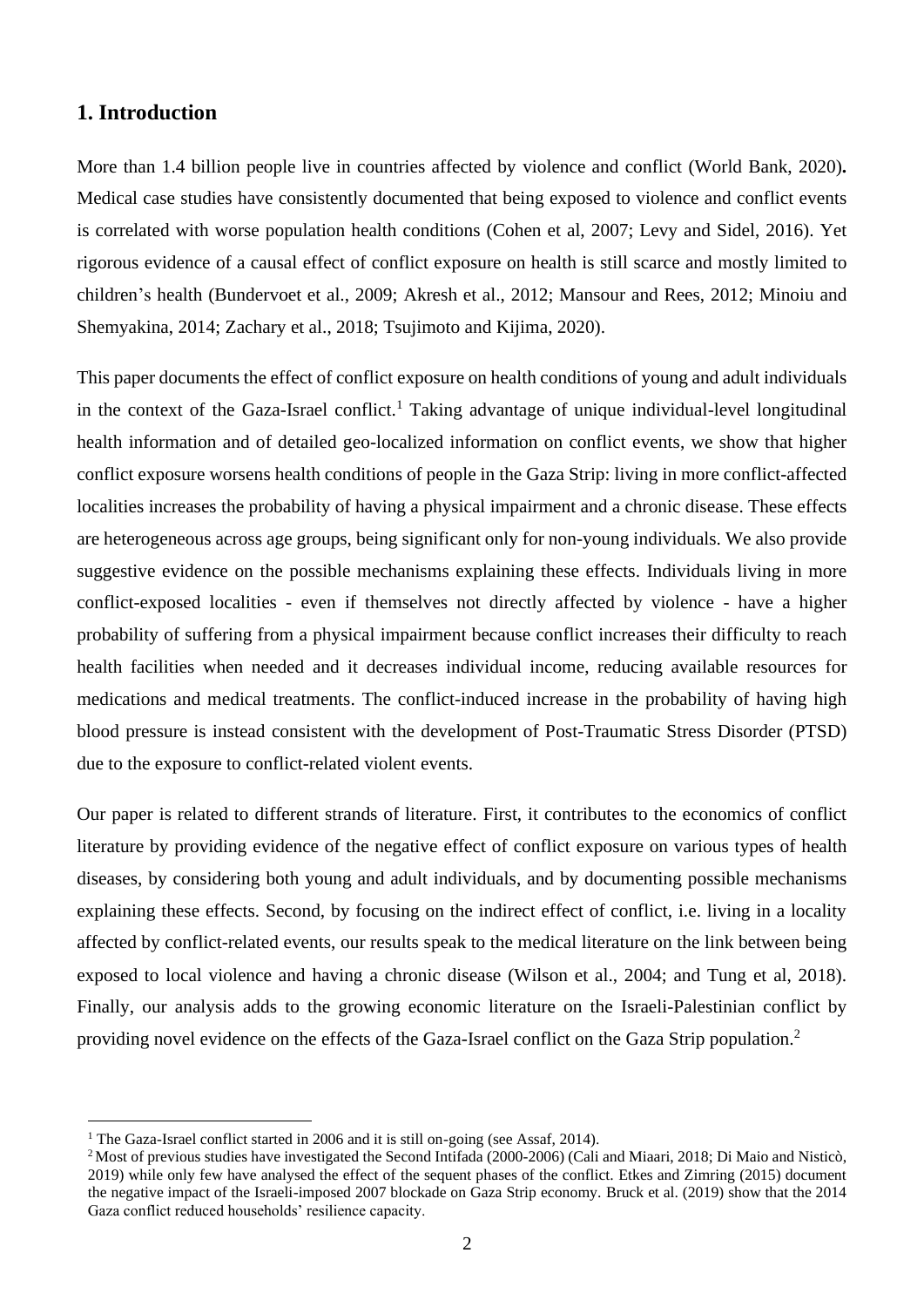# **2. Data**

Our individual-level data come from the Socio-Economic and Food Security (SEFSec) survey provided by the Palestinian Central Bureau of Statistics (PCBS). This is a representative survey of the Palestinian population living in the Gaza Strip (PCBS, 2016). The panel nature of the data allows us to track the same individual for the period 2013-2018. One important feature of this survey is that, in addition to questions related to household characteristics and food security, it also includes a set of questions related to the individual's health condition. <sup>3</sup> Our sample includes all individuals aged 11-70. Definitions and summary statistics for all variables used in the analysis are reported in Appendix A1. Results for the attrition analysis are reported in Appendix A2.

To measure conflict intensity, we use the geo-localized information on political violence provided by the ICEWS dataset (Shilliday and Lautenschlager 2012). This dataset collects information from international, national, and local news publishers to record any violent interaction occurred between socio-political actors. These data are considered highly reliable and have been already used in studies on the Gaza Strip (Amodio et al., 2020). The detailed list of the conflict events considered in the construction of the conflict exposure measure is reported in Appendix A.3. Figure 1 shows the geographical (panel a) and the yearly distribution (panel b) of conflict events during the period of analysis: conflict intensity exhibits large variations both across localities and over time (see also the summary statistics on the conflict-related violent events reported in Appendix A1, Table A1).





Source: Authors' elaboration on ICEWS data. The map shows the boundaries of the Gaza Strip localities.

<sup>&</sup>lt;sup>3</sup> The 2013 survey and the 2018 survey include the question: "Are you suffering from difficulties in vision, hearing, or movement?". The 2015 survey and the 2018 survey include the question: "Are you suffering from high blood pressure?".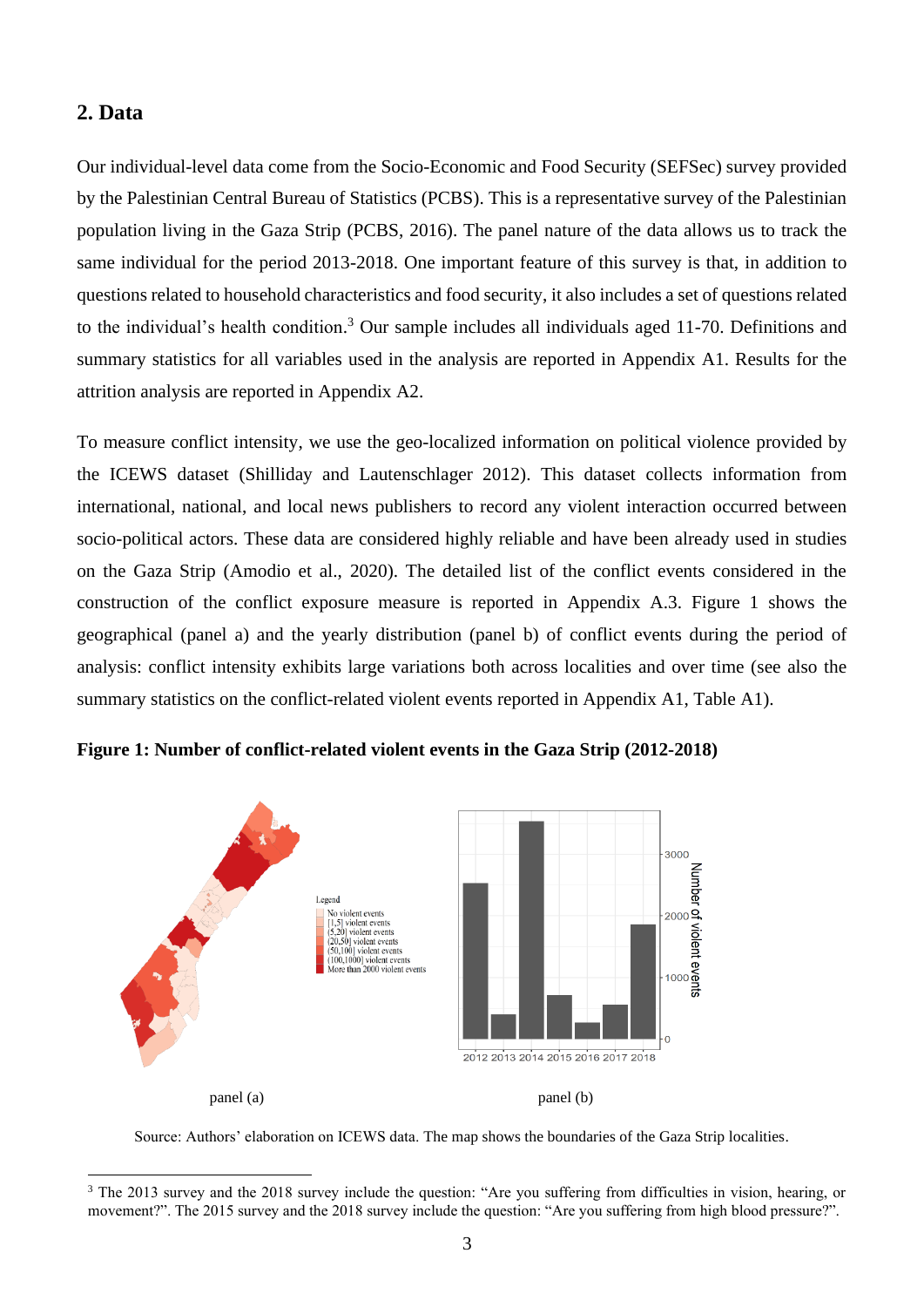# **3. Estimation strategy**

We estimate the effect of conflict exposure on individual health using the following model:

$$
Health_{it} = \alpha + \beta Number of Conflict Events_{10km(i,t-1)} + \mu X_{it} + \pi_i + \rho_t + \varepsilon_{it}
$$
 (1)

where  $Health_{it}$  is our proxy for individual-level health conditions for individual *i* at time *t*. As a first health outcome, we consider *Physical impairment<sub>it</sub>*, a dummy variable which takes value 1 if individual *i* at time *t* reports suffering from any difficulty in vision, hearing, or movement, and 0 otherwise. As an additional outcome, we consider  $High Blood Pressure_{it}$ , a dummy variable which takes value 1 if individual *i* at time *t* reports suffering from high blood pressure, and 0 otherwise. *Number of Conflict Events*<sub>10 $km (i,t-1)$  is the number of conflict-related violent events which</sub> occurred in the 10 km radius from the place of living of the individual during the 12 months before the date of the interview.<sup>4</sup>  $X_{it}$  is a vector of individual time-varying characteristics.  $\pi_i$  and  $\rho_t$  are individual and time fixed effects, respectively. Individual fixed effects control for all time-invariant unobservable individual characteristics. Year fixed effects capture overall trends in local condition common to all individuals. Finally,  $\varepsilon_{it}$  is the error term. In the analysis,  $t = 2013$  and 2018 for *Physical impairment*<sub>it</sub> and  $t = 2015$ , 2018 for *High Blood Pressure*<sub>it</sub>.

There are three main threats to our identification strategy. The first one is that of reverse causality: if people with health problems attribute their condition to the conflict situation they may be more willing to participate in demonstrations, possibly increasing the number of conflict events. This possibility is not supported by the data: conflict intensity at the locality level is not predicted by the locality-level percentage of people with health problems (see Appendix A4, Table A4 column 1). At the same time, conflict intensity does not depend on the unemployment level or the share of drop-out students in the locality (columns 2 and 3).<sup>5</sup> Secondly, our measure of conflict intensity may suffer from measurement bias. For instance, reporting of conflict events may be biased toward certain regions or types of events. Previous studies have shown that this is not the case for the ICEWS dataset (Amodio et al. 2020). Third, individuals may respond to an increase in conflict intensity by changing residential location. If migrating individual were healthier, the negative effect of conflict on health conditions would just be the result of individuals relocating away from high-conflict areas. This is unlikely to be the case for the Gaza Strip. International migration is nearly zero due to the Israeli-imposed restrictions and internal mobility is traditionally low (PCBS, 2011; Etkes and Zimring, 2015). These observations together with the results

<sup>4</sup> Measuring the intensity of conflict exposure by the number of conflict events occurred in a given area and a given time period is the common practice for empirical studies looking at the effect of conflict on various outcomes (see for instance Berman et al., 2017; Bertoni et al., 2019; and Tsujimoto and Kijima, 2020).

<sup>5</sup> Being a dropout may increase rebellion in adolescents and thus the number of conflict events (Di Maio and Nisticò 2019).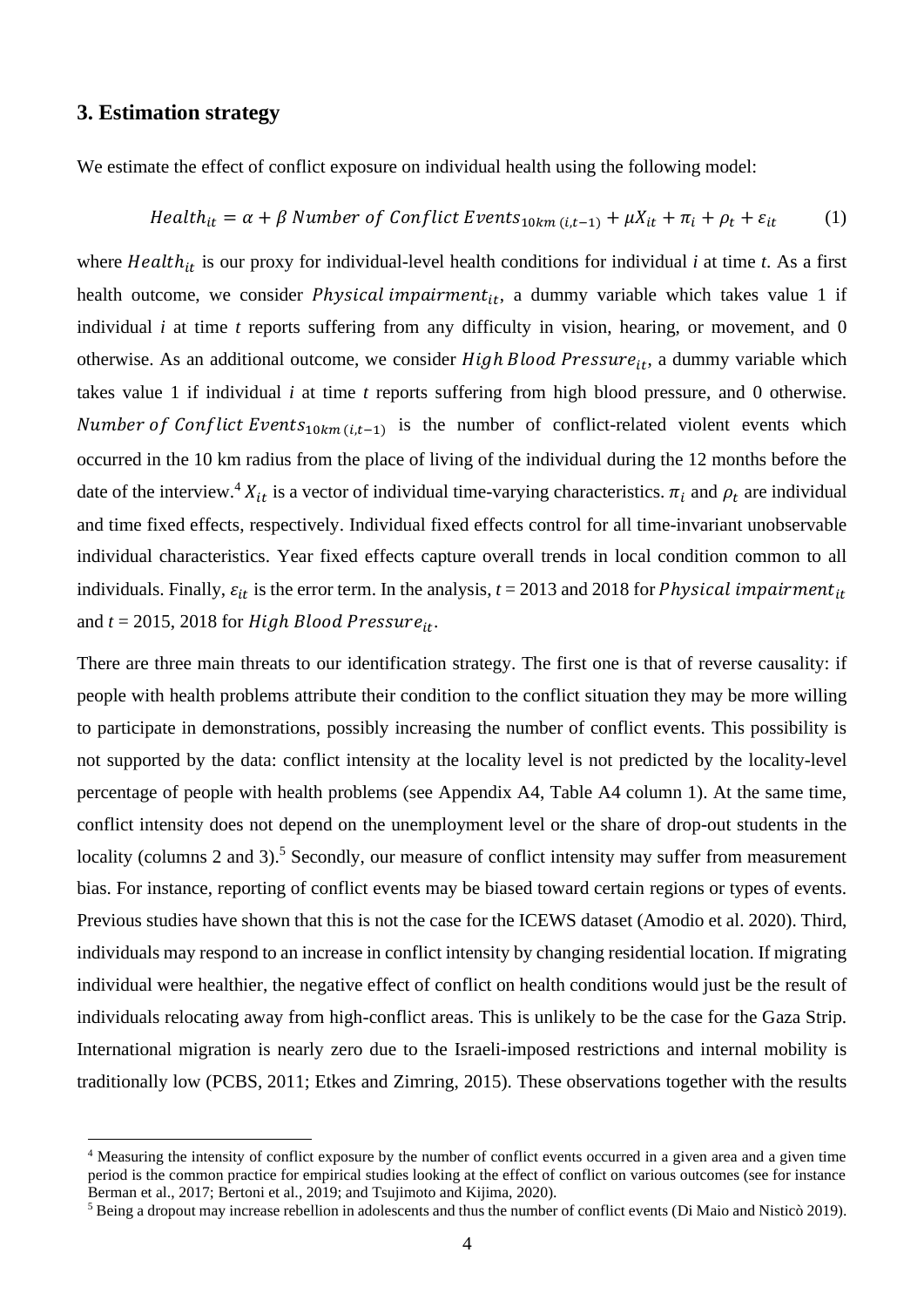of the attrition analysis (Appendix A2) indicate that conflict-induced relocation is not a serious threat to our identification strategy.

## **4. Results**

#### *4.1 Main results*

Table 1 shows our main results. Column 1 reports the baseline estimate for our regression model when we use as dependent variable *Physical impairment<sub>it</sub>*. An increase in the individual's level of conflict exposure (as proxied by the number of conflict-related events which occurred in the 10 km radius from the place of living of the individual during the 12 months before the date of the interview) increases her probability of having difficulties in vision, hearing, or movement.<sup>6</sup> The magnitude of the effect is large: 100 more conflict events in the last 12 months increase by 31% the probability of having a physical impairment with respect to the sample average. The magnitude of the effect is unchanged when we add a set of (time-varying) individual controls, including having a health insurance and having received (any) form of assistance or aid (column 2). The positive and statistically significant coefficient for the latter control suggests that aid targeting works well in the Gaza Strip.<sup>7</sup> Finally, in column 3, we control for spatial autocorrelation in the effect of conflict by including the variable Number of Conflict Events (spatial lag)<sub>i.t-1</sub>, i.e. the weighted sum all conflict-related events occurred in the Gaza Strip in the last 12 months, where the weights are the distance of each event from individual *i*. When controlling for the potential spill-over effect of conflicts events across all the Gaza Strip, the coefficient of our variable of interest remains significant and its magnitude increases with respect to the baseline. Column 4 reports the baseline results when we use as dependent variable *High Blood Pressure*<sub>it</sub>: 100 more conflict events in the locality of residence of the individual increases by 29% the probability of having high blood pressure with respect to the sample average. The magnitude and the significance of the effect is unchanged when we include individual controls (column 5) and it increases when we also control for spatial autocorrelation (column  $6$ ).<sup>8</sup>

<sup>6</sup> This effect is not due to the *direct* impact of conflict-related violence on the individual. In the 2018 wave (the only one for which this information is available) only 0.02% of the individuals reports that the reason for suffering from physical impairment is having being victim of a conflict-related violent act.

<sup>7</sup> In addition to the Palestinian Authority, numerous other international organizations and NGOs provide assistance in the Gaza Strip (WHO, 2018).

<sup>&</sup>lt;sup>8</sup> Additional analysis shows that for both health outcomes the results are driven by the effect of the conflict events: "use conventional military force"; "fight with small arms and light weapons"; "fight with artillery and tanks". These are the events with ICEWS identification code 19 (see Table A3). Results available upon request.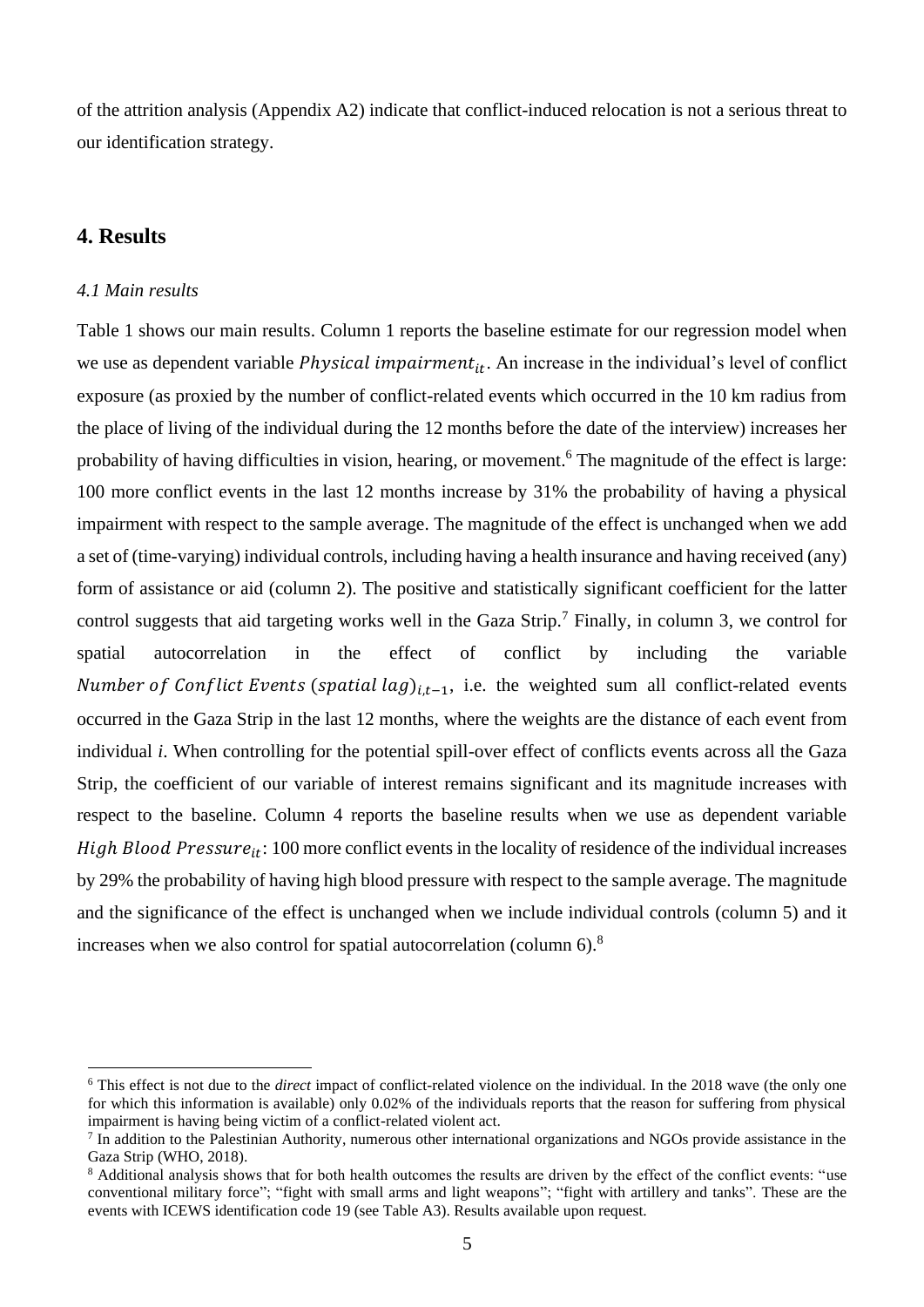|                                                         | Suffers from difficulties<br>in vision, hearing, or movement<br>$(1 = Yes)$ |                         | Suffers from<br>high blood pressure<br>$(1 = Yes)$ |                        |                        |                        |
|---------------------------------------------------------|-----------------------------------------------------------------------------|-------------------------|----------------------------------------------------|------------------------|------------------------|------------------------|
|                                                         | (1)                                                                         | (2)                     | (3)                                                | (4)                    | (5)                    | (6)                    |
| Number of Conflict Events $_{10km(i,t-1)}$              | $0.0004**$<br>(0.0001)                                                      | $0.0004**$<br>(0.0001)  | $0.0005**$<br>(0.0002)                             | $0.0003**$<br>(0.0001) | $0.0003**$<br>(0.0001) | $0.0005**$<br>(0.0002) |
| Age                                                     | $0.0589***$<br>(0.0055)                                                     | $0.0584***$<br>(0.0056) | $0.0583***$<br>(0.0055)                            | 0.0269<br>(0.0208)     | 0.0276<br>(0.0208)     | 0.0284<br>(0.0209)     |
| Has health insurance $(1 = Yes)$                        |                                                                             | 0.3181<br>(0.2839)      | 0.3260<br>(0.2861)                                 |                        | $0.4622**$<br>(0.2109) | $0.4785**$<br>(0.2112) |
| Received (any) assistance or aid $(1 = Yes)$            |                                                                             | $0.4916***$<br>(0.1137) | $0.4932***$<br>(0.1138)                            |                        | 0.0640<br>(0.0781)     | 0.0617<br>(0.0786)     |
| Number of Conflict Events (spatial lag) <sub>it-1</sub> |                                                                             |                         | 0.0000<br>(0.0000)                                 |                        |                        | 0.0000<br>(0.0000)     |
| Individual controls                                     | N <sub>0</sub>                                                              | Yes                     | Yes                                                | N <sub>0</sub>         | Yes                    | Yes                    |
| Individual fixed effects                                | Yes                                                                         | Yes                     | Yes                                                | <b>Yes</b>             | Yes                    | <b>Yes</b>             |
| Year fixed effects                                      | Yes                                                                         | Yes                     | Yes                                                | Yes                    | Yes                    | <b>Yes</b>             |
| Number of observations                                  | 10566                                                                       | 10566                   | 10566                                              | 10462                  | 10462                  | 10462                  |

## **Table 1: Effect of conflict exposure on health conditions**

Note: Conditional logit estimated coefficients. Number of Conflict Events<sub>10km (i,t-1</sub>) is the number of conflict-related violent events which occurred in the 10 km radius from the place of living of the individual during the 12 months before the date of the interview. In column 1-3, the dependent variable is *Physical impairment<sub>it</sub>*, a dummy variable which takes value 1 if individual *i* at time *t* reports suffering from any difficulty in vision, hearing, or movement, and 0 otherwise. In column 4-6, the dependent variable is *High Blood Pressure<sub>it</sub>*, a dummy variable which takes value 1 if individual *i* at time *t* reports suffering from high blood pressure and 0 otherwise. The sample in column  $(1-3)$  includes individuals in SEFSec wave five and seven  $(t = 2013,$ 2018). The sample in column (4-6) includes individuals in SEFSec wave six and seven (*t* = 2015, 2018). The mean of the outcome variables is 0.12 and 0.11, respectively. *Individual (time-varying) controls* are: household size; percentage of children in the household, employment status of the individual, number of hours worked. Number of Conflict Events (spatial lag)<sub>i,t−1</sub> is the total number of conflict-related events occurred in the Gaza Strip in the previous 12 months, weighted by their distance from individual *i*. Robust standard errors are clustered at the individual level. \*, \*\*, \*\*\* indicate statistical significance at the 10, 5 and 1 percent level, respectively. Data sources: ICEWS, SEFSec.

## *4.2 Heterogeneity*

As shown in Table 2 panel A, the effect of conflict exposure on the probability of having a physical impairment increases with the age of the individual. In line with previous studies, Table 2 panel B indicates that the effect of living in violence-affected localities on the probability of suffering from high blood pressure is significant only for middle-age individuals (Wilson et al., 2002).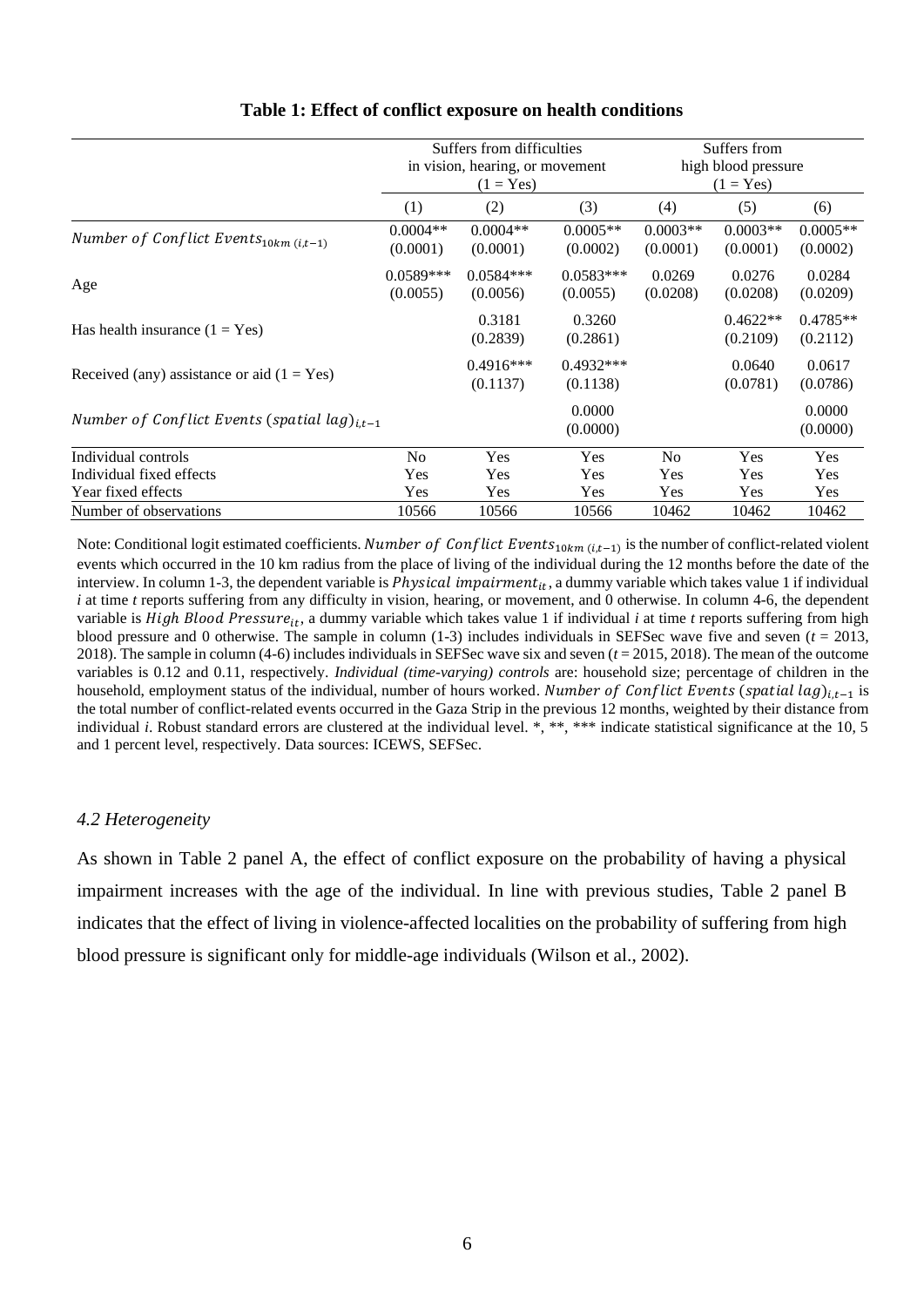|                                            | Panel A<br>Suffers difficulties in vision, hearing, or<br>movement $(1 = Yes)$ |                                              |                        |  |
|--------------------------------------------|--------------------------------------------------------------------------------|----------------------------------------------|------------------------|--|
|                                            |                                                                                |                                              |                        |  |
|                                            | Young<br>(1)                                                                   | Middle<br>(2)                                | Old<br>(3)             |  |
| Number of Conflict Events $_{10km(i,t-1)}$ | 0.0001<br>(0.0008)                                                             | $0.0003*$<br>(0.0002)                        | $0.0019**$<br>(0.0007) |  |
| Individual fixed effects                   | Yes                                                                            | Yes                                          | Yes                    |  |
| Year fixed effects                         | Yes                                                                            | Yes                                          | Yes                    |  |
| Number of observations                     | 1716                                                                           | 7748                                         | 1102                   |  |
|                                            | Panel B                                                                        |                                              |                        |  |
|                                            |                                                                                | Suffers from high blood pressure $(1 = Yes)$ |                        |  |
|                                            | Young<br>(1)                                                                   | Middle<br>(2)                                | Old<br>(3)             |  |
| Number of Conflict Events $_{10km(i,t-1)}$ | 0.0000<br>(0.0007)                                                             | $0.0006**$<br>(0.0002)                       | 0.0002<br>(0.0002)     |  |
| Individual fixed effects                   | Yes                                                                            | Yes                                          | Yes                    |  |
| Year fixed effects                         | <b>Yes</b>                                                                     | <b>Yes</b>                                   | Yes                    |  |
| Number of observations                     | 1614                                                                           | 7713                                         | 1135                   |  |

## **Table 2: Effect of conflict exposure on health conditions: Heterogeneity**

Note: Conditional logit estimated coefficients. *Number of Conflict Events*<sub>10 $km (i, t-1)$  is the number of conflict-</sub> related violent events which occurred in the 10 km radius from the place of living of the individual during the 12 months before the date of the interview. In Panel A, the dependent is *Physical impairment<sub>it</sub>* (see Table 1 for the definition) and the sample includes individuals in SEFSec wave five and seven. In Panel B, the dependent is *High Blood Pressure<sub>it</sub>* (see Table 2 for the definition) and the sample includes individuals in SEFSec wave six and seven. All regressions include the control for age. *Young* is defined to be an individual aged 11-20 years old; *Middle* is 21-54 years old; *Old* is 55-67 years old. Robust standard errors are clustered at the individual level. \*, \*\*, \*\*\* indicate statistical significance at the 10, 5 and 1 percent level, respectively. Data sources: ICEWS, SEFSec.

#### *4.3 Robustness checks and additional results*

Our results are robust to the use of the Generalized Estimating Equation (GEE) approach. GEE can be used in alternative to fixed effects models for longitudinal data when there is uncertainty about the underlying distribution of the independent variables (Diggle et al. 2002). This applies to our case since the conflict exposure measure is not normally distributed, and it is so even after a log-normalization. Results (available upon request) obtained using the GEE are reassuring for our main finding: for both health outcomes, the estimated effect of an increase in conflict exposure is positive and highly statistically significant.

Finally, we explore the effect of conflict exposure depending on the timing of the conflict events considered. Results (available upon request) show that conflict exposure increases the probably of physical impairment also when we consider only more recent events with respect to date of the interview, namely those occurred in the last 9 and 6 months, respectively. In these cases, the effect of conflict exposure is larger than in our baseline. We also find that being exposed to a very high level of conflict intensity in the last 3 months before the interview has a very large and statistically significant effect on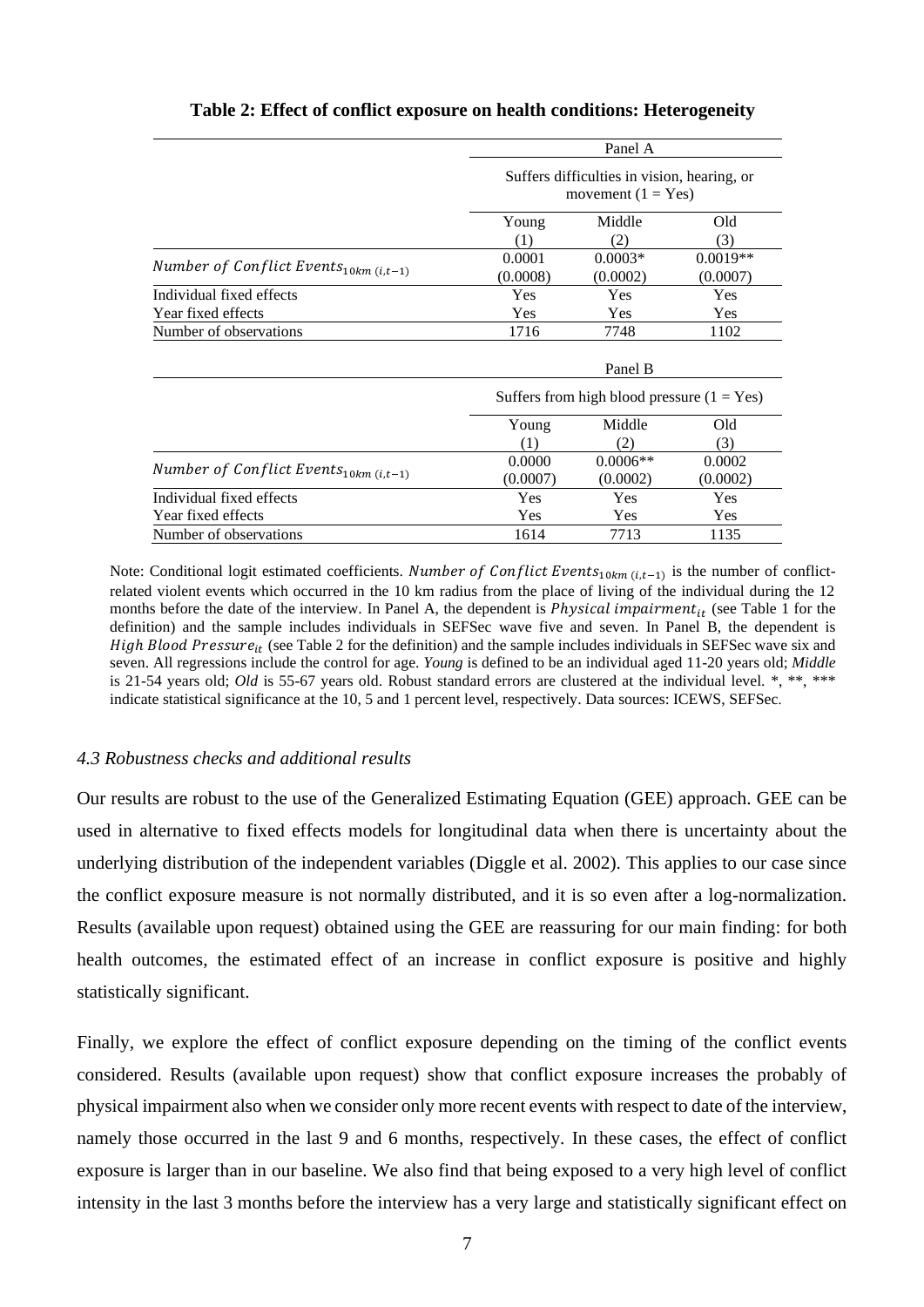the probability of reporting physical impairment. The effect of more recent conflict events on the probability of having high blood pressure is also positive and statistically significant but slightly smaller in magnitude than in the baseline. These results suggest that - whereas conflict exposure may rapidly lead to physical impairment, the probability of suffering from high blood pressure increases with the duration of the exposure to conflict events.

#### *4.3 Mechanisms*

There are various possible mechanisms explaining the negative effect of (indirect) conflict exposure on having a physical impairment. The first mechanism is the impact of conflict on the access to health services (WHO, 2016). Table 2 column (1) shows that higher conflict exposure increases the difficulty to reach the (closest) health facility, while controlling for both individual and time fixed effects. In turn, the more difficult is to reach a health facility, the higher the probability of having a physical impairment (column 3). These results are consistent with a situation in which the incidence of having a physical impairment worsen because - due to the conflict situation - individuals have more difficulties to see a doctor when needed and thus they may end up not treating their disease.<sup>9</sup> The second mechanism is the conflict-induced reduction in income. Table 3 column (2) indicates that conflict intensity has a negative and significant effect on income, controlling for individual and time fixed effects. Column (4) in turn shows that a lower income increases the probability of having a physical impairment. As indicated by WHO (2016), in the Gaza Strip the decrease in income has reduced the access to fee-based medical treatments and the purchases of medications. Lower income is also associated with poorer-quality housing<sup>10</sup> and dietary intake, and higher probability of risky behaviour. Taken together, these results indicate that the conflict - by reducing income - increases vulnerability and the probability of suffering from a physical impairment.

While the exact mechanisms underlying the effects of exposure to violence on high blood pressure are still debated in the medical literature, there is evidence that violence-induced elevated sympathetic nervous system activity (Wilson et al., 2004) and Post-traumatic Stress Disorder (PSTD) (Gerin, 2005; Tung et al., 2019) may play a role.<sup>11</sup> We cannot directly test for these channels due to data limitation. Yet, we interpret the large evidence showing that conflict exposure increases PSTD cases in the Gazan population as providing indirect support for this mechanism being at work (Ayer et al., 2017; Thabet et al., 2008; WHO, 2016).

<sup>&</sup>lt;sup>9</sup> WHO (2018) documents that the conflict reduced the health sector capacity damaging and destroying health facilities.

<sup>&</sup>lt;sup>10</sup> Poor-quality housing is associated with various negative health outcomes, including injury (Krieger and Higgins, 2002).  $11$  Allostatic load theory suggests that cumulative prolonged exposure to violent events (e.g. frequently hearing gunshots at night) may activate physiologic response pathways that lead to metabolic or autonomic dysfunction (McEwen, 1998).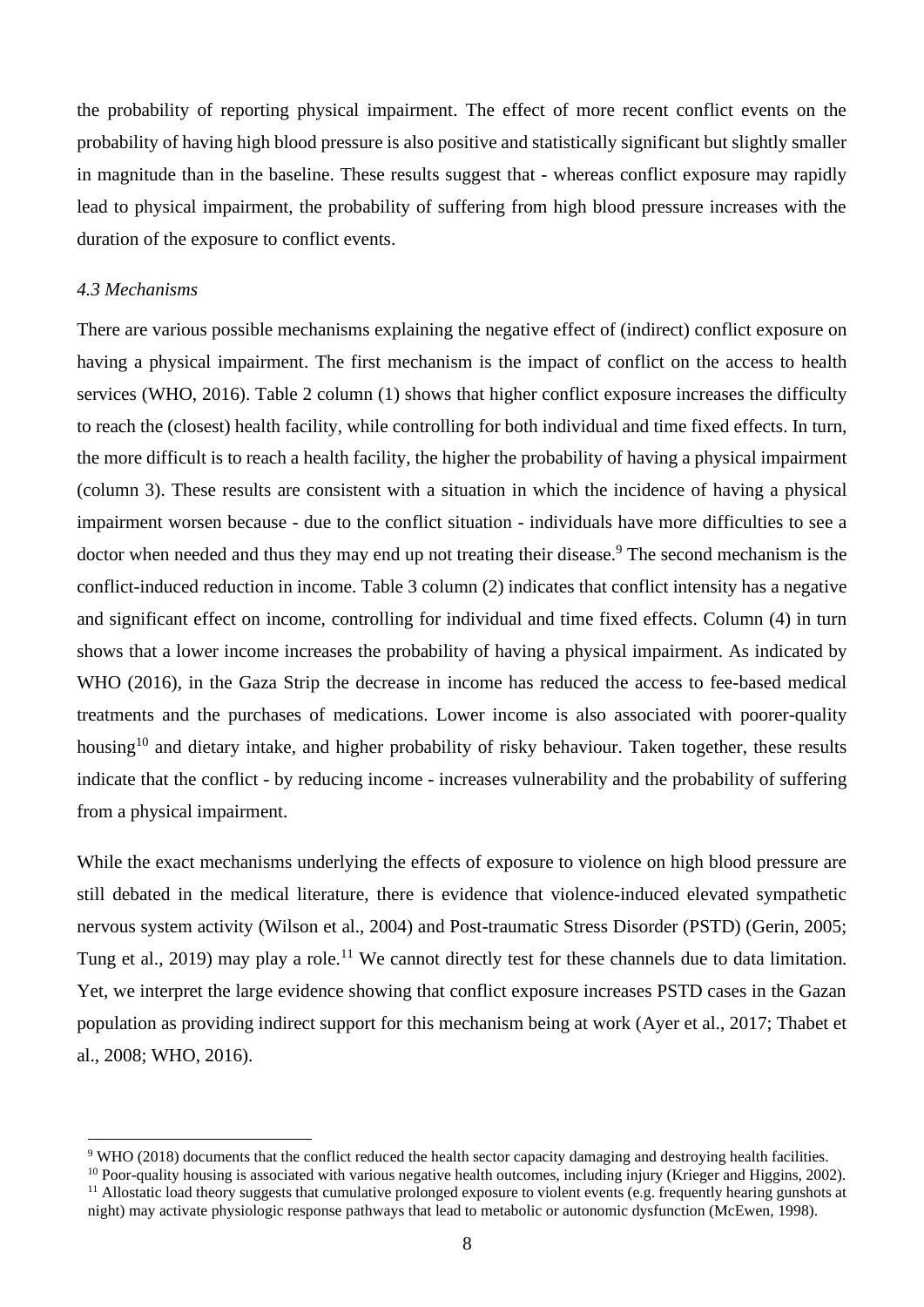|                                            | Difficulty<br>reaching health<br>facility | (Log)<br>Individual<br>income |                     | Suffers difficulties in<br>vision, hearing, or<br>movement<br>$(1 = Yes)$ |
|--------------------------------------------|-------------------------------------------|-------------------------------|---------------------|---------------------------------------------------------------------------|
|                                            | 1                                         | (2)                           | (3)                 | (4)                                                                       |
| Number of Conflict Events $_{10km(i,t-1)}$ | $0.0003**$<br>(0.0001)                    | $-0.0001*$<br>(0.0000)        |                     |                                                                           |
| Difficulty reaching health facility        |                                           |                               | $0.237*$<br>(0.122) |                                                                           |
| (Log) Individual income                    |                                           |                               |                     | $-0.388***$<br>(0.063)                                                    |
| <b>Individual Fixed Effects</b>            | Yes                                       | Yes                           | Yes                 | Yes                                                                       |
| <b>Year Fixed Effects</b>                  | <b>Yes</b>                                | <b>Yes</b>                    | <b>Yes</b>          | <b>Yes</b>                                                                |
| Number of Observations                     | 10566                                     | 10566                         | 10566               | 10566                                                                     |

**Table 3 Mechanisms: conflict exposure and physical impairment**

Note: Column 1, 3, and 4 report conditional logit estimated coefficients. Column 2 reports OLS estimated coefficients. In column 1, the dependent variable is *Difficulty reaching health facility*, a dummy variable which takes value 1 if the answer is "high difficult" or "low difficult" and zero if the answer is "no difficult". In column 2, the dependent variable is *(Log) Individual income* which is computed as the log of per-capita household income. In column 3 and 4, the dependent is *Physical impairment<sub>it</sub>* (see Table 2 for the definition). The sample includes individuals in SEFSec wave five and seven ( $t$  $= 2013, 2018$ ). In all regressions, robust standard errors are clustered at the individual level. \*, \*\*, \*\*\* indicate statistical significance at the 10, 5 and 1 percent level, respectively. Data sources: ICEWS, SEFSec.

# **5. Conclusions**

The Gaza-Israel conflict has been attracting much attention both in the media and among researchers in different disciplines. Yet its consequences on population health have been largely overlooked. Using longitudinal individual-level data combined with geo-localized data on conflict events, we show that higher conflict exposure worsens health conditions of people in the Gaza Strip: living in more conflictaffected localities increases the probability of having a physical impairment and high blood pressure. Two mechanisms contribute to explain the conflict-induced increase in the probability of having a physical impairment: conflict increases the difficulty to reach health facilities and decreases individual income. The conflict-induced increase in the probability of having high blood pressure is instead consistent with the development of PTSD due to the continuous exposure to conflict-related violent events. Our results suggest that individuals living in a conflict affected area - even if not being victims of a violent act – suffer large negative health effects which need to be accounted for not to underestimate the true effect of conflict on public health.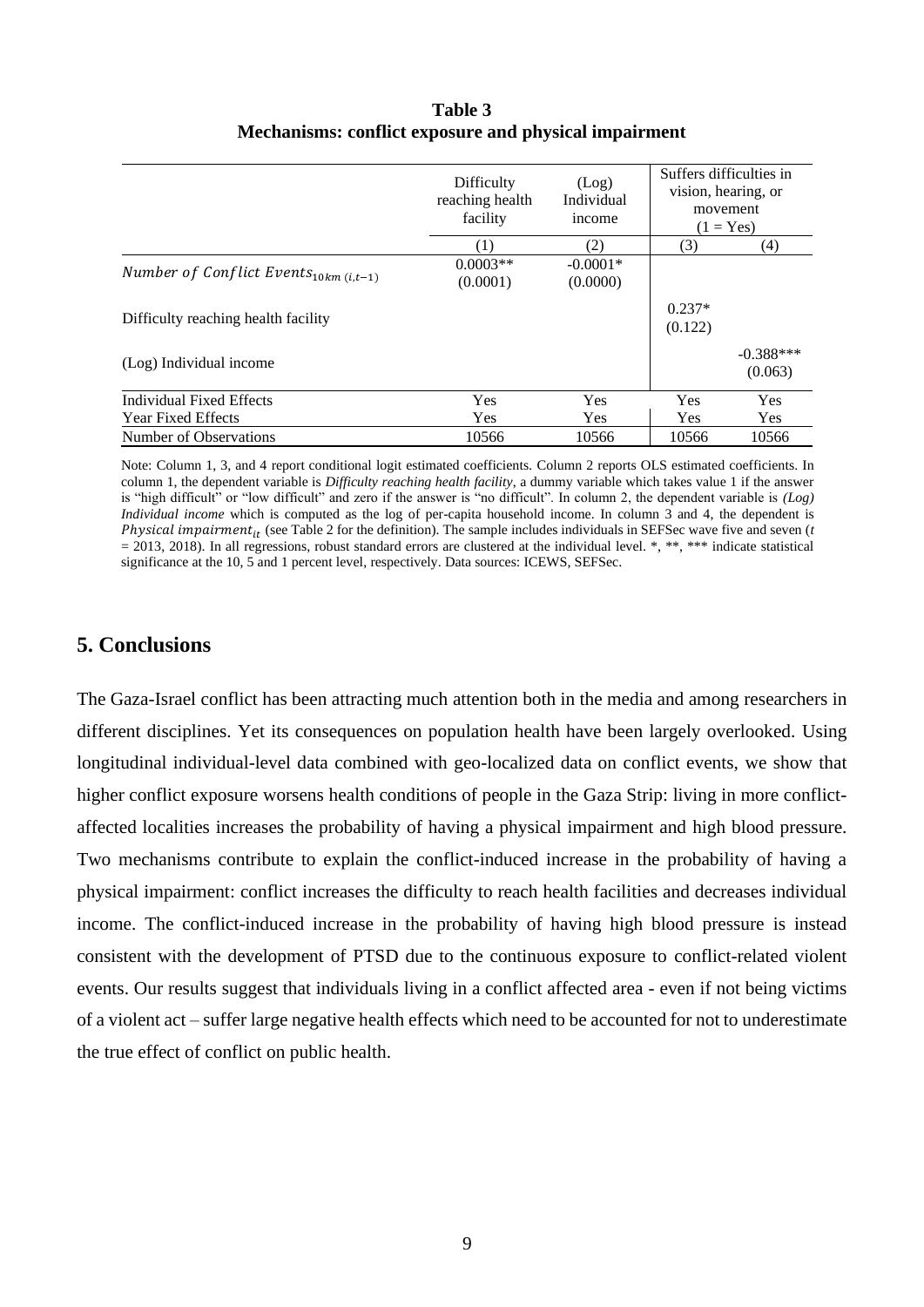# **References**

Amodio, F. Baccini, L., Di Maio, M. (2020). Security, trade, and political violence. Journal of the European Economic Association, jvz060

Akresh, R., Lucchetti, L., Thirumurthy, H. (2012). Wars and child health: Evidence from the Eritrean-Ethiopian conflict. Journal of Development Economics, 99, 330-340

Assaf, N. (2014). West Bank and Gaza - Investment climate assessment: Fragmentation and uncertainty. World Bank, Washington, D.C.: World Bank Group

Ayer, L. Venkatesh, B., Stewart, R., Mandel, D., Stein, B., Schoenbaum, M. (2017). Psychological aspects of the Israeli-Palestinian conflict: A systematic review. Trauma, Violence, & Abuse, 18, 322– 338

Berman, N., Couttenier, M., Rohner, D., Thoenig, M. (2017). This Mine Is Mine! How Minerals Fuel Conflicts in Africa. *American Economic Review*, vol. 107 (6), pp. 1564-1610

Bertoni, E., Di Maio, M., Molini, V., Nisticò, R. (2019). Education is forbidden: The effect of the Boko Haram conflict on education in North-East Nigeria. *Journal of Development Economics*, vol.141, 102249

Bundervoet, T., Verwimp, P., Akresh, R. (2009). Health and civil war in rural Burundi. Journal of Human Resources, 44, 536-563

Bruck, T., d'Errico, M., Pietrelli, R. (2019). The effects of violent conflict on household resilience and food security: Evidence from the 2014 Gaza conflict. World Development, 119, 203-223

Calì, M. and Miaari, S. (2018). The labor market impact of mobility restrictions: Evidence from the West Bank. Labour Economics, 51, 136-151

Cohen, S., Janicki-Deverts, D., Miller, G.E (2007). Psychological stress and disease. JAMA. 298(14):1685–1687

Diggle, P., Heagerty, P., Liang, K., Zeger, S. (2002). Analysis of Longitudinal Data. Oxford University Press: USA

Di Maio, M. and Nisticò, R. (2019). Effect of parental job loss on child school dropout: Evidence from the Occupied Palestinian Territories. Journal of Development Economics, 141, 10237

Etkes, H. and Zimring, A. (2015). When trade stops: lessons from the Gaza blockade 2007–2010. Journal of International Economics, 95, 16–27

Gerin W., Chaplin, W., Schwartz, J.E. (2005). Sustained blood pressure increase after an acute stressor: the effects of the 11 September 2001 attack on the New York City World Trade Center. Journal of Hypertension, 23:279–84

Krieger J, and Higgins D. (2002). Housing and health: time again for public health action. Am J Public Health, 92(5):758-68

Levy, B. and Sidel, V. (2016). Documenting the effects of armed conflict on population health. Annual Review of Public Health, 37, 205-218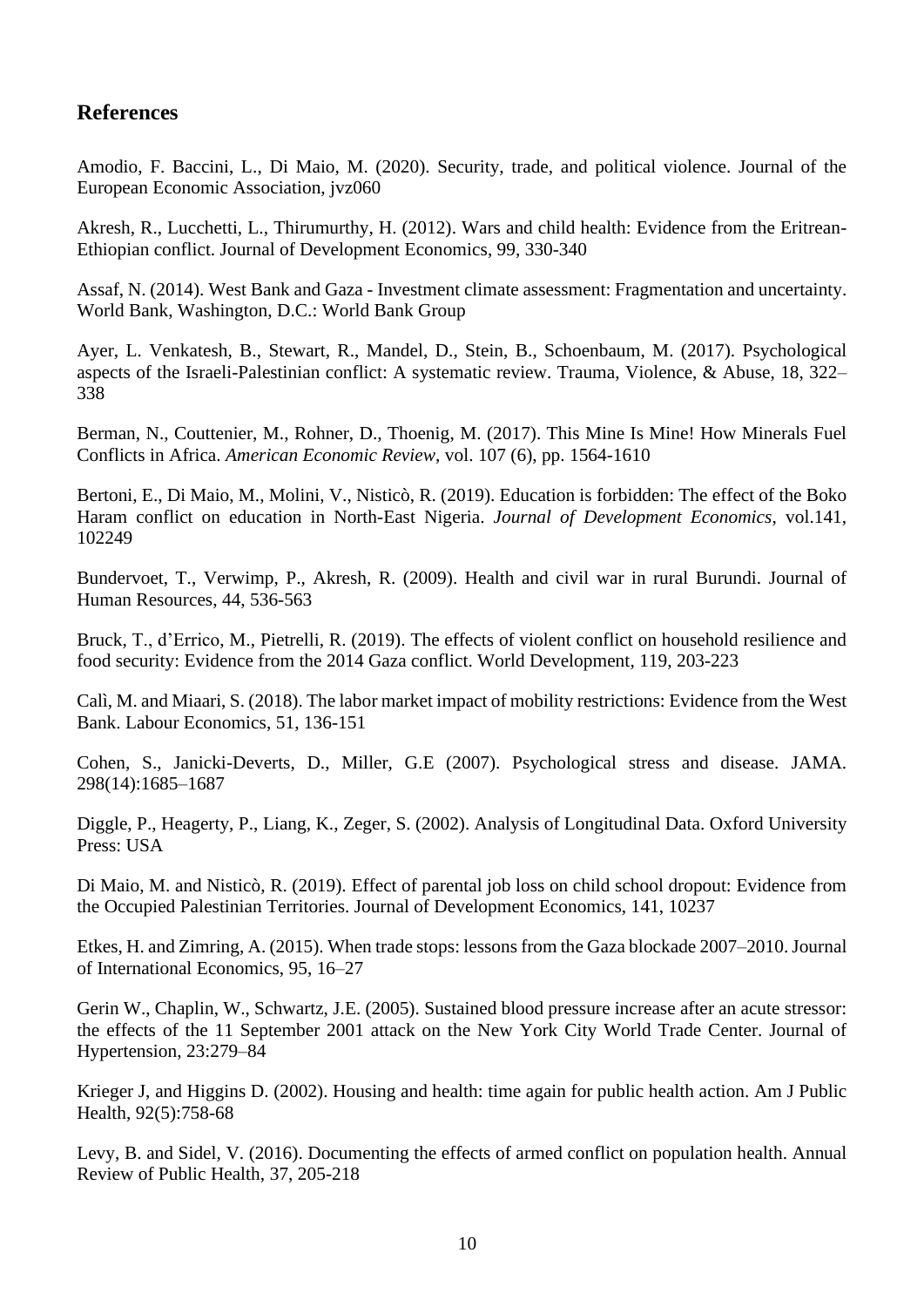Mansour, H. and Rees, D. (2012). The effect of prenatal stress on birth weight: Evidence from the al-Aqsa Intifada. Journal of Development Economics, 99, 190-199

McEwen, B.S (1998). Stress, adaptation, and disease (1998). Allostasis and allostatic load. [Annals of](https://nyaspubs.onlinelibrary.wiley.com/journal/17496632)  [the New York Academy of Sciences. 8](https://nyaspubs.onlinelibrary.wiley.com/journal/17496632)40: 33-44

Minoiu, C. and Shemyakina, O. (2014). Armed conflict, household victimization, and child health in Côte d'Ivoire. Journal of Development Economics, 108, 237–255

PCBS (2011). Migration survey in the Palestinian Territory. Ramallah, Palestine

PCBS (2016). Socio-Economic & Food Security Survey 2014. Ramallah, Palestine

Shilliday, A. and J. Lautenschlager (2012). Data for a Global ICEWS. Available at <https://dataverse.harvard.edu/dataverse/icews>

Thabet, A., Abu Tawahina, A., El Sarraj, E., Vostanis, P. (2008). Exposure to war trauma and PTSD among parents and children in the Gaza Strip. European Child & Adolescent Psychiatry, 17, 191–199

Tsujimoto, T. and Kijima, Y. (2020). Effects of conflict on child health: Evidence from the 1990–1994 Northern Mali Conflict. Health Economics, forthcoming

Tung, E.L, Johnson, T.A., O'Neal Y., Steenes, A.M., Caraballo G., Peek, M. (2018). Experiences of community violence among adults with chronic conditions: Qualitative findings from Chicago. Journal of General Internal Medicine, 33(11): 1913-1920

Tung, E., Chua, R., Besser, Tessler Lindau, S., Kolak, M., Anyanwu, E.C., Liao, J.K., Tabit, C. (2019). Association of rising violent crime with blood pressure and cardiovascular risk: Longitudinal evidence from Chicago, 2014–2016, American Journal of Hypertension, 32 (12), 1192–1198

Wilson, D., Kliewer, W., Teasley, N., Plybon, L., Sica, D. (2002) Violence exposure, catecholamine excretion, and blood pressure nondipping status in African American male versus female adolescents. Psychosomatic Medicine, 64, 906–15

Wilson, D., Kliewer, W., Sica, D. (2004). The relationship between exposure to violence and blood pressure mechanisms. Current Hypertension Reports, 6:321–326

WHO (2016). Report of a field assessment of health conditions in the occupied Palestinian territory. World Health Organization, Geneva

WHO (2018). Health conditions in the Occupied Palestinian Territory. World Health Organization, Geneva

World Bank (2020). Poverty and Shared Prosperity 2020: Reversals of Fortune. Washington, DC: World Bank

Zachary, W., Heft-Neal, S., Bhutta, Z., Black, R., Burke, M., Bendavid, E. (2018). Armed conflict and child mortality in Africa: a geospatial analysis. The Lancet, vol. 392, Issue 10150, 857-865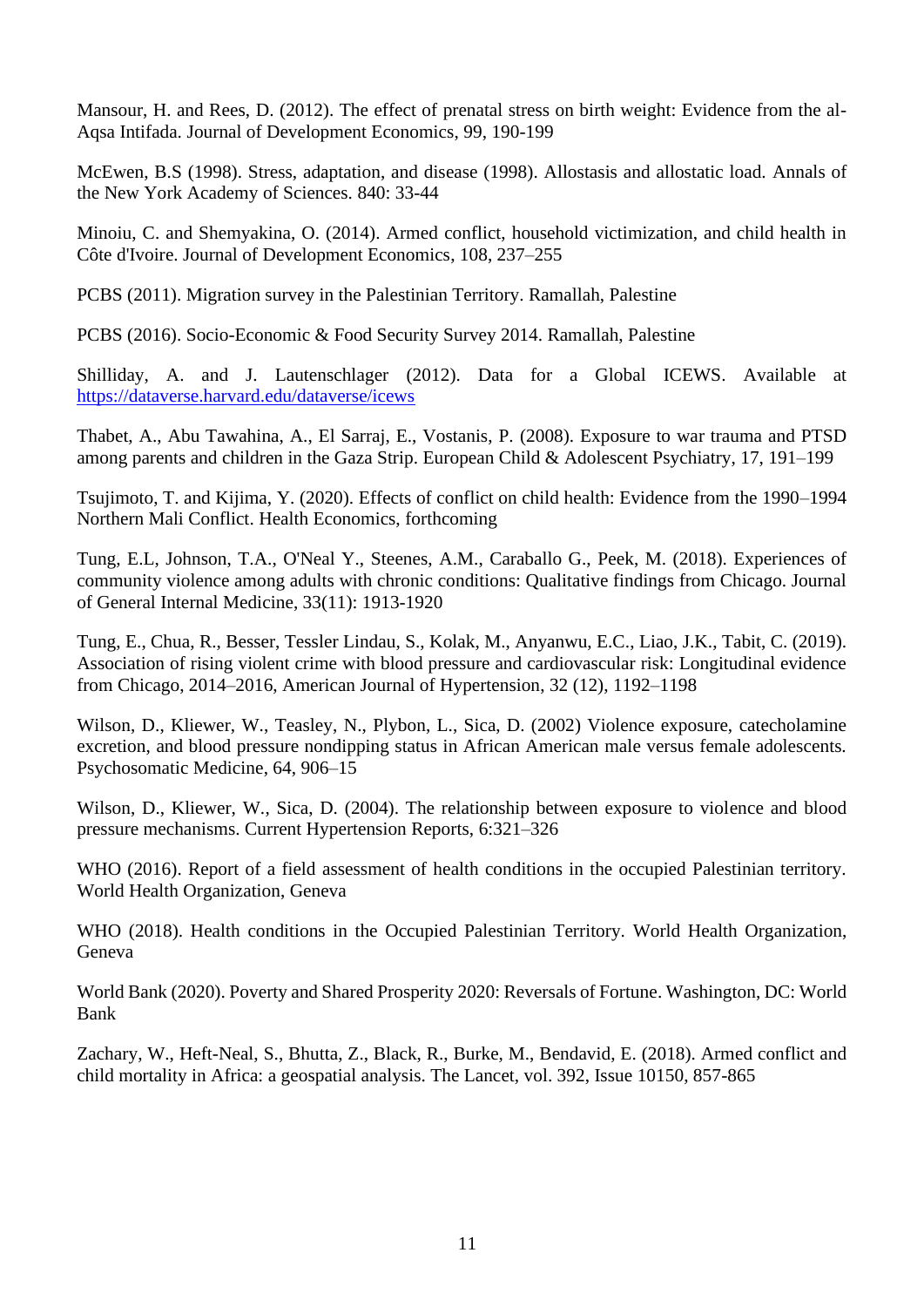# **Appendix – Additional tables not intended for publication**

# *A1 - Variables definition and summary statistics*

Table A1 reports the definition, the mean, and the standard deviation for the variables used in the analysis.

|                                                                     |                                                                                                                                                                                                                                                                       | 2013-2018      |          | 2015-2018      |          |
|---------------------------------------------------------------------|-----------------------------------------------------------------------------------------------------------------------------------------------------------------------------------------------------------------------------------------------------------------------|----------------|----------|----------------|----------|
| Variable name                                                       | Variable definition                                                                                                                                                                                                                                                   | Mean           | St. Dev. | Mean           | St. Dev. |
| Suffers difficulties in vision, hearing, or<br>movement $(1 = Yes)$ | Dummy variable taking value of<br>one if the respondent suffers from<br>any difficulties in vision, hearing,<br>or movement, and zero otherwise                                                                                                                       | 0.12           | 0.32     | $\overline{a}$ |          |
| Suffers from high blood pressure $(1 = Yes)$                        | Dummy variable taking value of<br>one if the respondent suffers from<br>high blood pressure, and zero<br>otherwise.                                                                                                                                                   |                |          | 0.11           | 0.31     |
| Number of Conflict Events <sub>10km</sub>                           | of<br>conflict-related<br>Number<br>violent events which occurred in<br>the 10 km radius from the place of<br>living of the individual during the<br>12 months before the date of the<br>interview. The list of the events<br>included is reported in Appendix<br>A3. | 628.79         | 574.47   | 1340.03        | 149.11   |
| Age                                                                 | Age of the respondent at the time<br>of the interview.                                                                                                                                                                                                                | 35.17          | 13.68    | 35.69          | 13.64    |
| Has health insurance $(1 = Yes)$                                    | Dummy variable taking value of<br>one if the respondent had a health<br>insurance, and zero otherwise.                                                                                                                                                                | 0.95           | 0.21     | 0.94           | 0.23     |
| Received (any) assistance $(1 = Yes)$                               | Dummy variable taking value of<br>one if the respondent declared to<br>have received any assistance from<br>Palestinian Authority agencies,<br>international<br>agencies, public<br>organizations or unions, private<br>entities or citizens, and zero<br>otherwise.  | 0.69           | 0.46     | 0.79           | 0.41     |
| (Log) Monthly Income per capita                                     | (Log) Monthly income reported<br>by the respondent (Israeli New<br>Shekel, NIS).                                                                                                                                                                                      | 0.83           | 0.76     |                |          |
| Difficulty reaching health facility                                 | Dummy variable taking value of<br>one if the respondent declared to<br>have any difficulty in reaching a<br>health<br>facility,<br>and<br>zero<br>otherwise.                                                                                                          | 0.14           | 0.35     |                |          |
| Number of observations                                              |                                                                                                                                                                                                                                                                       | 10566<br>10462 |          |                |          |

## **Table A1 Variables definition and summary statistics**

Notes: Summary statistics for all variables used in the analysis. Sources: Sources: SEFSec datasets and ICEWS dataset.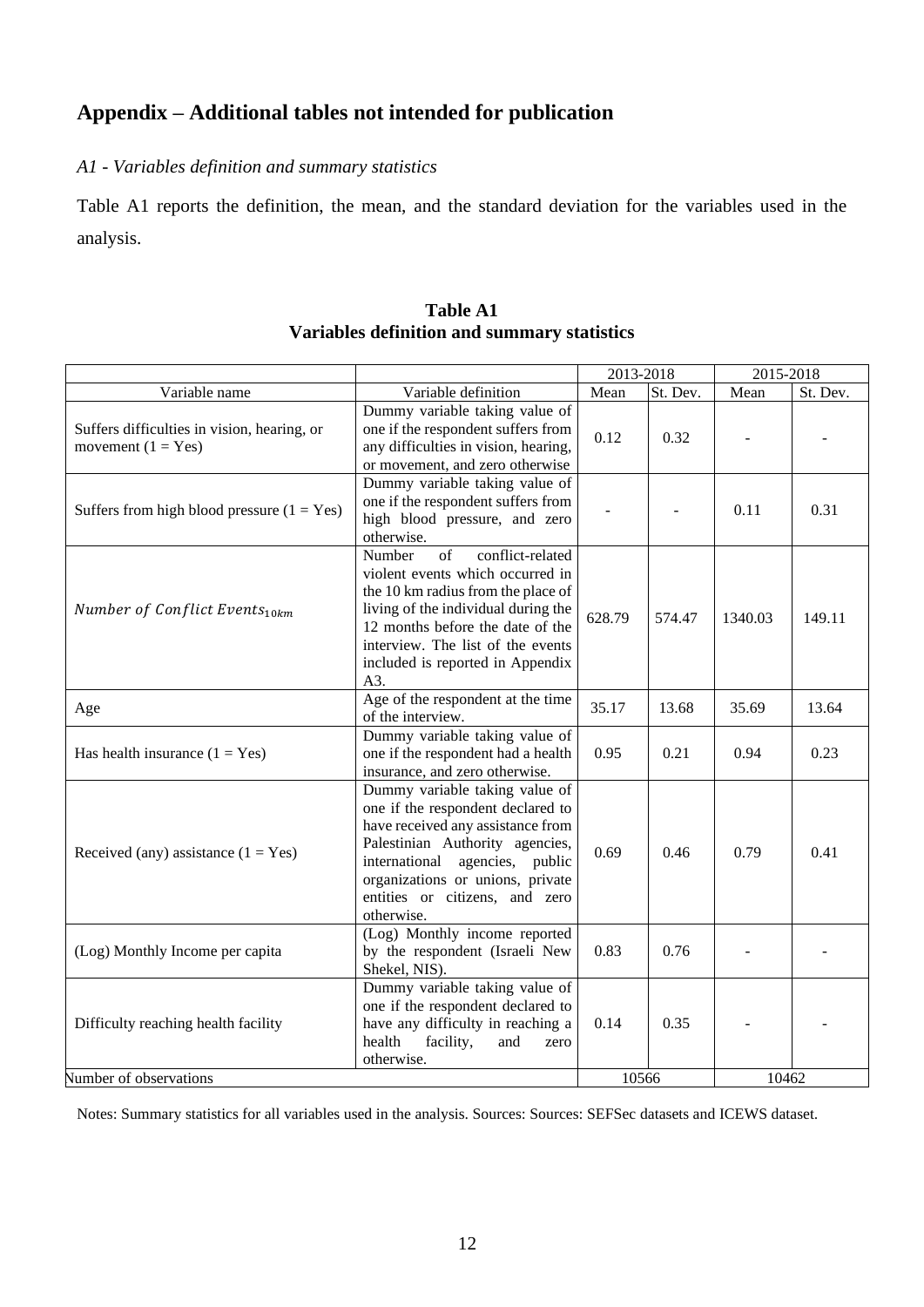## *A2 - Attrition analysis*

Individuals exiting the sample across waves potentially pose a selection bias problem. To check for attrition across waves, for each outcome (namely *Physical Impairment* and *High Blood Pressure*), we consider the sample of all individuals present in the first wave for which the outcome is available. Recall that these are different samples because data for the variable *Physical Impairment* is available only in the 2013 and 2018 surveys, while data for the variable *High Blood Pressure* is available only for the 2015 and 2018 surveys. For each of these two samples, we then compare the individuals who remain in the panel with those who exit the panel in the following wave.

Results for the attrition analysis when the outcome of analysis is *Physical Impairment* are presented in Table A2a. The table shows the mean difference in covariates as for year 2013 (i.e. the first year in which the outcome variable is available) between individuals in the sample used in the analysis and individuals who are not included in the analysis (because they exit the panel in the following wave). As for the variable *Physical Impairment*, results indicate that individuals included in the sample of analysis are not statistically different from those who exit the panel for any age group except for the older ones. In this latter case, the incidence of *Physical Impairment* is lower for those in the sample of analysis*.* If anything, this would go against finding a significant negative effect of conflict on the outcome variable. Results also indicate that the two samples are not different as for: the number of conflict events they have been exposed to; the probability of having health insurance and of having received any assistance. Individuals in the sample have a higher per-capita income and report a lower difficult to reach a health facility. If anything, also in this case, these differences go against finding a negative effect of conflict on these variables. Taken together, these results indicate that attrition is unlikely to be a serious threat to our analysis and thus we interpret them as being reassuring as for the validity of our results.

|                                                                  | Respondents in both      | Respondents not in      | Difference               |
|------------------------------------------------------------------|--------------------------|-------------------------|--------------------------|
|                                                                  | the first and third wave | he first and third wave | (significance of t test) |
|                                                                  | Mean                     | Mean                    |                          |
|                                                                  | (1)                      | (2)                     | (3)                      |
| Suffers difficulties in vision, hearing, or movement $(1 = Yes)$ |                          |                         |                          |
| Less than 20 years                                               | 0.048                    | 0.036                   | 0.012                    |
| Between 20 and 30 years                                          | 0.046                    | 0.063                   | $-0.016$                 |
| Between 30 and 40 years                                          | 0.055                    | 0.044                   | 0.011                    |
| Between 40 and 50 years                                          | 0.082                    | 0.089                   | $-0.007$                 |
| More than 50 years                                               | 0.141                    | 0.412                   | $-0.271***$              |
| Number of Conflict Events <sub>i.t-1</sub>                       | 231.947                  | 232.250                 | $-0.302$                 |
| Has health insurance $(1 = Yes)$                                 | 0.971                    | 0.964                   | 0.007                    |
| Received (any) assistance $(1 = Yes)$                            | 0.672                    | 0.673                   | $-0.001$                 |
| (Log) Per-capita income                                          | 0.930                    | 0.850                   | $0.080***$               |
| Difficulty reaching health facility                              | 0.080                    | 1.000                   | $-0.920***$              |
| Number of Observations                                           | 5320                     | 4433                    |                          |

|  |  | Table A2a: Attrition analysis (1): Physical Impairment regression |  |
|--|--|-------------------------------------------------------------------|--|
|  |  |                                                                   |  |

Note: For each metric reported, Column (1) shows the average value in the panel dataset used in the analysis. Column (2) shows the average value in the population not used in the panel dataset, because it was not present in one or more waves. Column (3) shows the difference in mean between Column (1) and Column (2). Column (3) also reports the p-value of a t test performed under the null hypothesis that such difference is not significant. \*, \*\*, \*\*\* indicate that there is no statistically significant difference with a level of confidence at the 10, 5 and 1 percent level. Sources: 2013 SEFSec datasets and ICEWS dataset.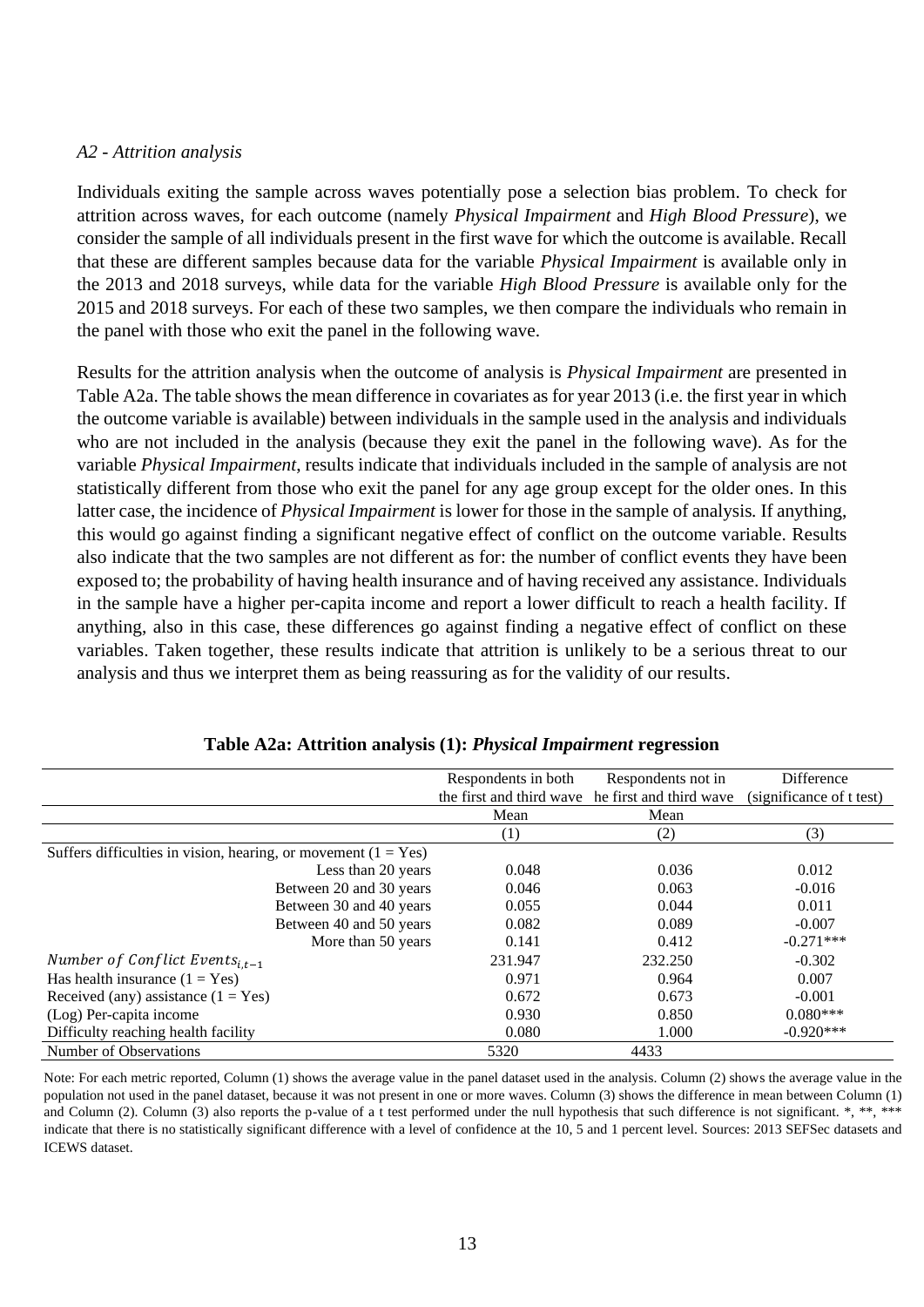Results for the attrition analysis when the outcome of analysis is *High Blood Pressure* are presented in Table A2b. The table shows the mean difference in covariates in year 2015 (i.e. the first year in which the outcome variable is available) between individuals in the sample used in the analysis and individuals who are not included in the analysis (because they exit the panel in the following wave). As for the variable *High Blood Pressure*, results indicate that the two samples are not statistically different for any age group but for the older ones, for which the incidence of *High Blood Pressure* is lower for those in the sample of analysis*.* Also in this case, if anything, this would go against finding a significant effect of conflict on the outcome variable. Results also indicate the two samples are not different as for: the number of conflict events they have been exposed to; the probability of having health insurance and having received any assistance. Taken together, these findings indicate that attrition is unlikely to be a serious threat for our analysis and thus we interpret them as being reassuring as for the validity of our results.

|                                              | Respondents in both      | Respondents not in       | <b>Difference</b>        |
|----------------------------------------------|--------------------------|--------------------------|--------------------------|
|                                              | the first and third wave | the first and third wave | (significance of t test) |
|                                              | Mean                     | Mean                     |                          |
|                                              | (1)                      | (2)                      | (3)                      |
| Suffers from high blood pressure $(1 = Yes)$ |                          |                          |                          |
| Less than 20 years                           | 0.000                    | 0.001                    | $-0.001$                 |
| Between 20 and 30 years                      | 0.005                    | 0.002                    | 0.002                    |
| Between 30 and 40 years                      | 0.057                    | 0.047                    | 0.001                    |
| Between 40 and 50 years                      | 0.148                    | 0.109                    | 0.038                    |
| More than 50 years                           | 0.354                    | 0.500                    | $-0.146***$              |
| Number of Conflict Events <sub>i.t-1</sub>   | 1651.916                 | 1647.594                 | 4.322                    |
| Has health insurance $(1 = Yes)$             | 0.950                    | 0.949                    | 0.001                    |
| Received (any) assistance $(1 = Yes)$        | 0.672                    | 0.673                    | $-0.001$                 |
| Number of Observations                       | 5320                     | 4433                     |                          |

## **Table A2b: Attrition analysis (2):** *High Blood Pressure* **regression**

Note: For each metric reported, Column (1) shows the average value in the panel dataset used in the analysis. Column (2) shows the average value in the population not used in the panel dataset, because it was not present in one or more waves. Column (3) shows the difference in mean between Column (1) and Column (2). Column (3) also reports the p-value of a t test performed under the null hypothesis that such difference is not significant. \*, \*\*, \*\*\* indicate that there is no statistically significant difference with a level of confidence at the 10, 5 and 1 percent level. Sources: 2015 SEFSec datasets and ICEWS dataset.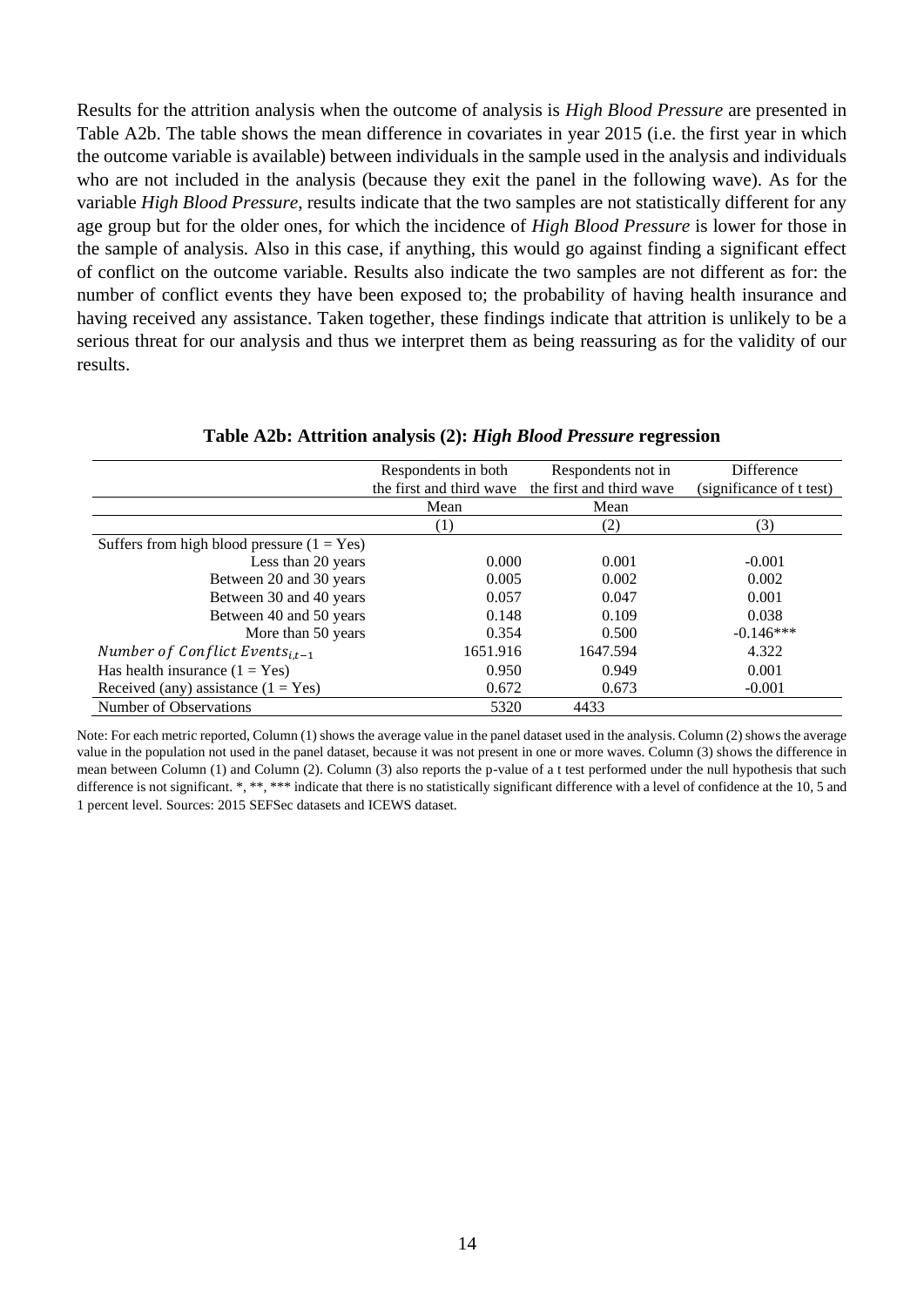As discussed in Section 2 and 3, our proxy for the individual-level conflict exposure is given by *Number of Conflict Events*<sub>10 *km* (*i.t*-1) which is constructed as the sum of all the conflict-related</sub> violent events which occurred in the 10 km radius from the place of living of the individual during the 12 months before the date of the interview. The events are identified using the ICEWS dataset. The ICEWS dataset collects geo-localized information from international, national, and local news publishers to record any interaction (i.e., both cooperative or hostile actions) occurred between sociopolitical actors (i.e. individuals, groups, sectors, and nation states). Each entry provides information on the source and target of each interaction and its localization. Among all the events recorded in the ICEWS dataset, we select those which can be considered conflict-related violent events. We show them in Table A3.

**Table A3 Events in the ICEWS dataset used to construct the variable** 

| <b>ICEWS</b>                         |                                                                     |
|--------------------------------------|---------------------------------------------------------------------|
| Identification Code Event definition |                                                                     |
| 173                                  | Arrest, detain, or charge with legal action                         |
| 181                                  | Abduct, hijack, or take hostage                                     |
| 182                                  | Physically assault, not specified below                             |
| 183                                  | Conduct suicide, car, or other non-military bombing, not spec below |
| 184                                  | Carry out suicide bombing                                           |
| 190                                  | Use conventional military force, not specified below                |
| 193                                  | Fight with small arms and light weapons                             |
| 194                                  | Fight with artillery and tanks                                      |

Source: ICEWS Dataset

[http://data.nber.org/ens/feldstein/NBER%20Sources/ENS%20Conference%20Sources/2016/Predicti](http://data.nber.org/ens/feldstein/NBER%20Sources/ENS%20Conference%20Sources/2016/Predicting%20Conflict%20Via%20Machine%20Learning/ICEWS%20(Lockheed%20Martin)/Coded%20Event%20Data/CAMEO.CDB.09b5.pdf) [ng%20Conflict%20Via%20Machine%20Learning/ICEWS%20\(Lockheed%20Martin\)/Coded%20Ev](http://data.nber.org/ens/feldstein/NBER%20Sources/ENS%20Conference%20Sources/2016/Predicting%20Conflict%20Via%20Machine%20Learning/ICEWS%20(Lockheed%20Martin)/Coded%20Event%20Data/CAMEO.CDB.09b5.pdf) [ent%20Data/CAMEO.CDB.09b5.pdf](http://data.nber.org/ens/feldstein/NBER%20Sources/ENS%20Conference%20Sources/2016/Predicting%20Conflict%20Via%20Machine%20Learning/ICEWS%20(Lockheed%20Martin)/Coded%20Event%20Data/CAMEO.CDB.09b5.pdf)